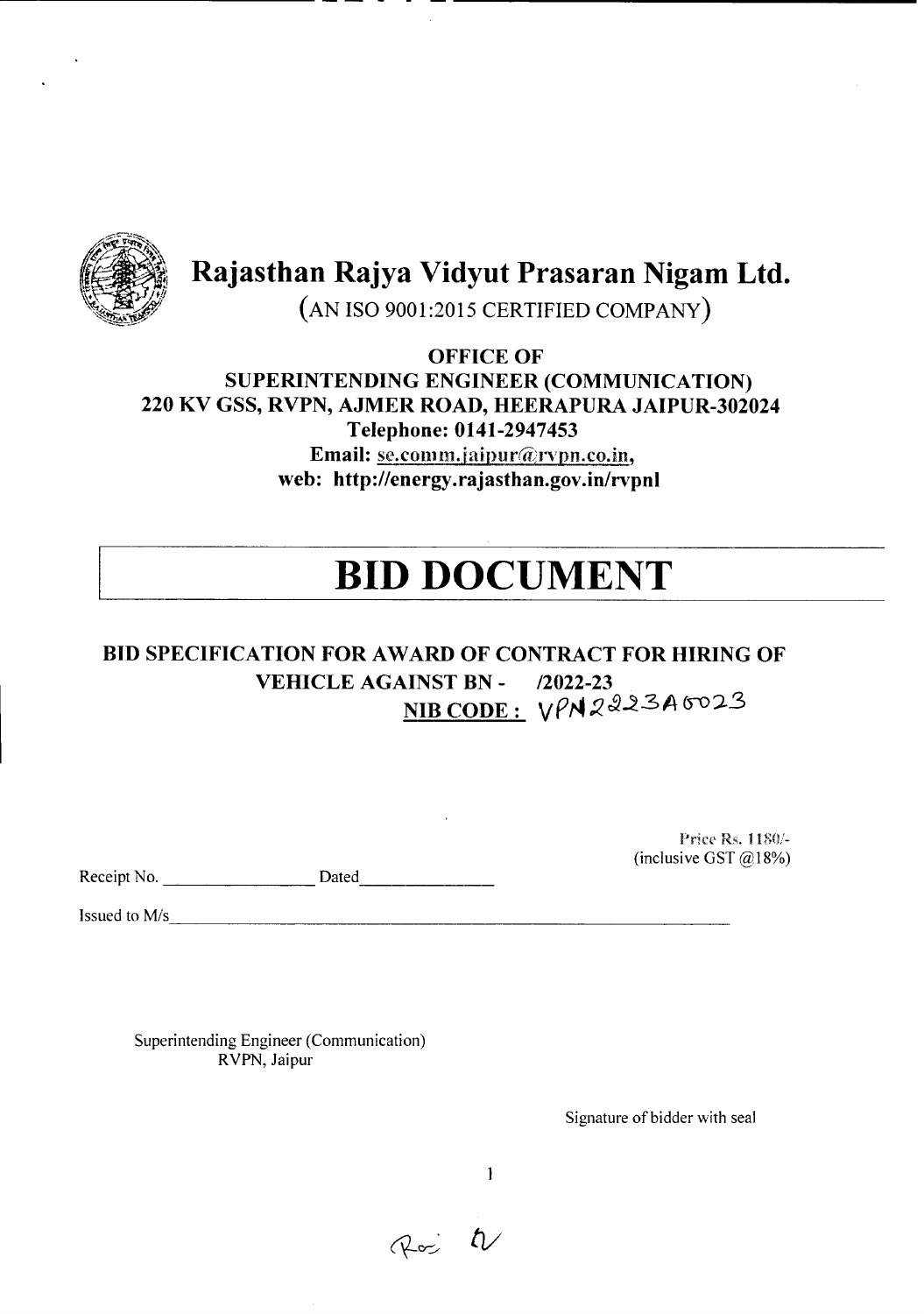NOTE:

1. The bidders are requested to submit their bids prior to last date of submission to avoid Non-submission of their bids up to prescribed date. Telegraphic Bid shall not be accepted under any circumstances

2. The bidder will have to deposit prescribed cost of bid specification by DD/Cheque/NEFT payable in favor of the Accounts Officer (T&C- Jaipur City) RVPN, Jaipur up to stipulated date & time in the office of A.O (T&C-Jaipur City), RVPN, Heerapura, Jaipur and obtain a receipt thereof. Any bid not accompanied by a copy of receipt/ acknowledgement for cost of Bid Specification and bid security shall be rejected.

- 3. The Bid security is to be furnished also by the Vendors registered with the NIGAM.
- 4. Bid should be filled in only with ink and must be submitted with seal and signed on Each and every page of bid documents.
- 5. The bidder must quote the prices strictly in the manner as indicated herein, failing which bid is liable for rejection

6. Offers of bids without Section, Schedule, Appendix, Annexures and without relevant documents as per specification shall not be considered.

7. Any cutting / overwriting in the figures of bid documents should also be clarified / indicated in words duly signed.

8. Sealed bid complete with all details is to be submitted in O/O the Superintending Engineer (Communication) Jaipur, 220 KV GSS, RVPN, Heerapura,Jaipur up to stipulated date and time.

- 9. The bid must be sealed in one big envelope and superscripted with "Bid for hiring of Vehicle against BN- **12022-23** to be opened on dated 22.04.2022". The bidder's Name and address shall also be indicated on this envelope.
- 10. NIGAM reserve the rights to reject the lowest or any other Bid or all Bids without assigning any reason thereof

11. The bidders are required to furnish the clarification/confirmation/documents sought subsequent to opening of bid within specified time failing which; the case shall be finalized/decided on the basis of available information. The responsibility of being ignored on account of delay in furnishing of desired information/documents shall be of the bidder.

12. Nigam shall evaluate the bid in detail and compare the substantially responsive bids. A substantially responsive bid is one, which confirms to all the terms and conditions of bid document as per specification without material deviation, and the comparison of bids shall be on the price of the services offered inclusive of all levies and charges as indicated in the price schedule in Schedule-I of the bid document. However Nigam have right to assess the service provider's capabilities in the overall interest of Nigam. Nigam's decision in this regard will be final and binding.

13. In compliance to Rajasthan Transparency in Public Procurement Act, 2012 and Rajasthan Transparency in Public Procurement Rules, 2013 the following annexure are enclosed herewith.

Annexure A: Compliance with the code of integrity and No conflict of interest. Annexure B: Declaration by bidder regarding Qualifications.

Annexure C: Grievance Redressal during procurement process. Annexure D: Additional conditions of contract. This specification includes Section-I, Section-Il, Schedule-I, Annexure-I, Appendix (Annexure A. B, C & D)

That N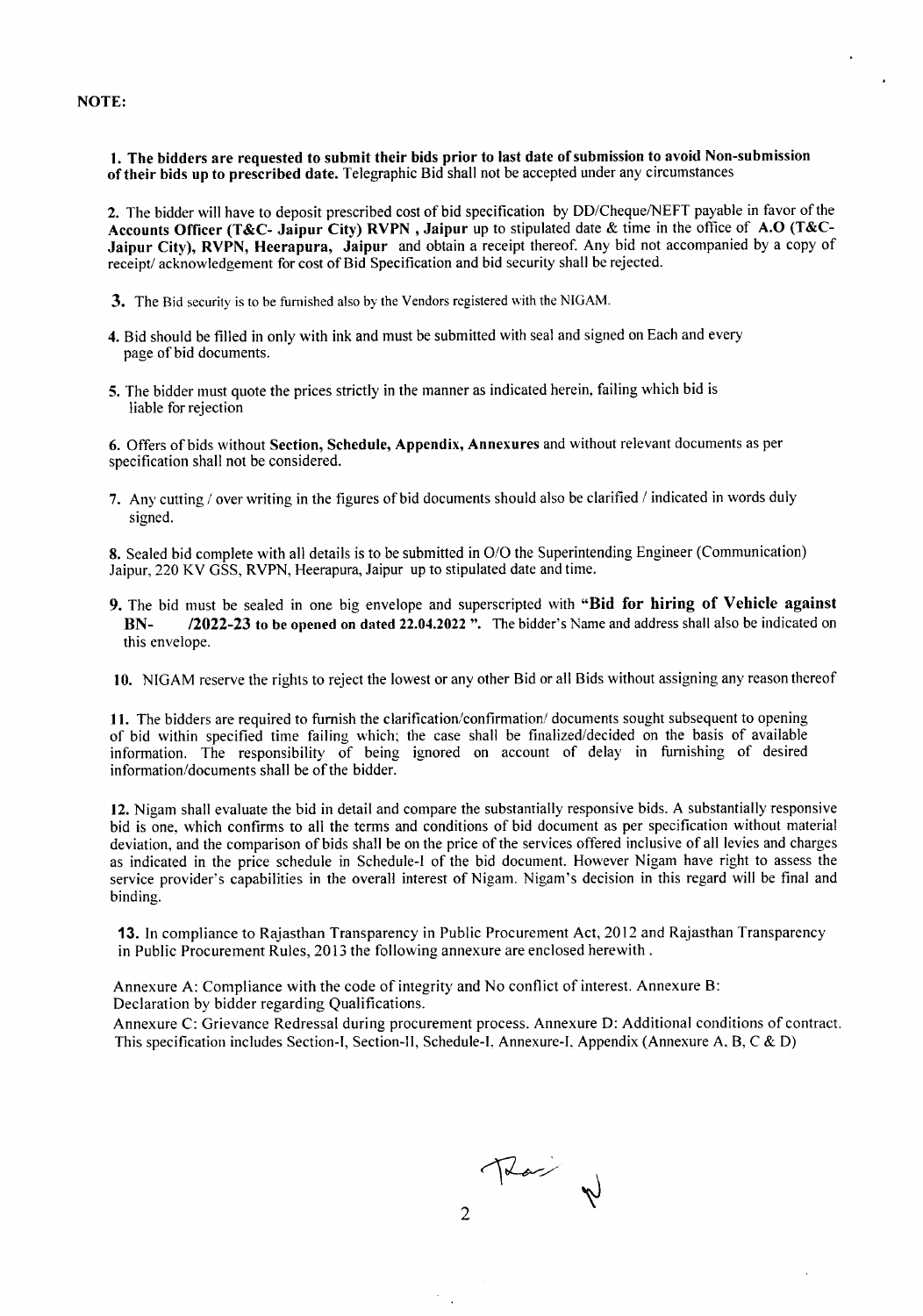### **SECTION - I**

### **INSTRUCTIONS TO BIDDERS**

### **1.01 INTRODUCTION:**

The bidder, in his own interest, is requested to read very carefully these instructions and the terms and conditions as incorporated here in the bid specification before filling the bid form. If he has any doubt as to the meaning of this specification or any portion thereof, he shall, before submitting the bid, refer the same to this office in writing before the specified date of opening of the bid so that such doubts may be clarified. Submission of the bid shall be deemed to be the conclusive proof of the fact that the bidder has acquainted himself and is in agreement with all the instructions, terms and conditions governing the specification, unless otherwise specifically indicated / commented by him in his bid.

### **1.02 FILLING OF BIDS:**

- a) The bids shall be submitted in sealed envelope and all blanks in the bid and the schedule to the specification shall be duly filled in. The completed forms and schedule(s) shall be considered as part of the contract documents in the case of successful bidder (s).
- b) No alteration should be made to the form of the bid specification and schedules. The bidder must comply entirely with specification. Alternative proposals, if any, shall be clearly stated in the covering letter and shall accompany each copy of the bid.
- c) The bid and all accompanying documents shall be in Hindi *I* English Language and shall be signed by a responsible and authorized person. The name, designation and authority of the signatory shall be stated in the bid.
- d) Bid should be filled in only with ink or typed. No bid filled in by pencil or otherwise shall be considered.
- e) All additions, alterations, and over writings in the bid must be clearly initialed by the Signatory to the bid.
- f) The bidder must quote the prices strictly in the manner as indicated herein, failing which bid is liable for rejection. The rates / prices shall be entered in words as well as in figures. These must not contain any additions, alterations, over writings, cuttings or corrections and any other marking which leave any room for doubt.
- g) The NIGAM will not be responsible to accept any cost involved in the preparation or submission of bids.
- h) Bids and accompanying documents / correspondence shall be addressed to Superintending Engineer (Communication), RVPN, Jaipur at the address given above.
- i) The bidder should sign the bid form at each page at the end.
- j) Telegraphic quotation or quotations sent by fax or email will not be considered.

### **1.03 QUALIFYING REQUIREMENT:**

The bidder who own one or more vehicle with all prescribed documents can participate in the bidding process. Following documents will be enclosed with the bid offer.

- I. Registration certificate of the vehicle,
- 2. Insurance policy of the vehicle.
- 3. Pollution under control certificate (in case of vehicles older than six months).
- 4. Taxi Permit issued by RTO.
- 5. Receipt of Tax deposited with *RTO/DTO.*
- 6. Fitness Certificate of the Vehicle.
- 7. Valid driving license for driving commercial vehicle.
- 8. Affidavit ifrequired.
- 9. Aadhar Card.
- 10. PAN Card.
- II. Bank passbook copy *I* Cancelled Cheque.

3

*IV*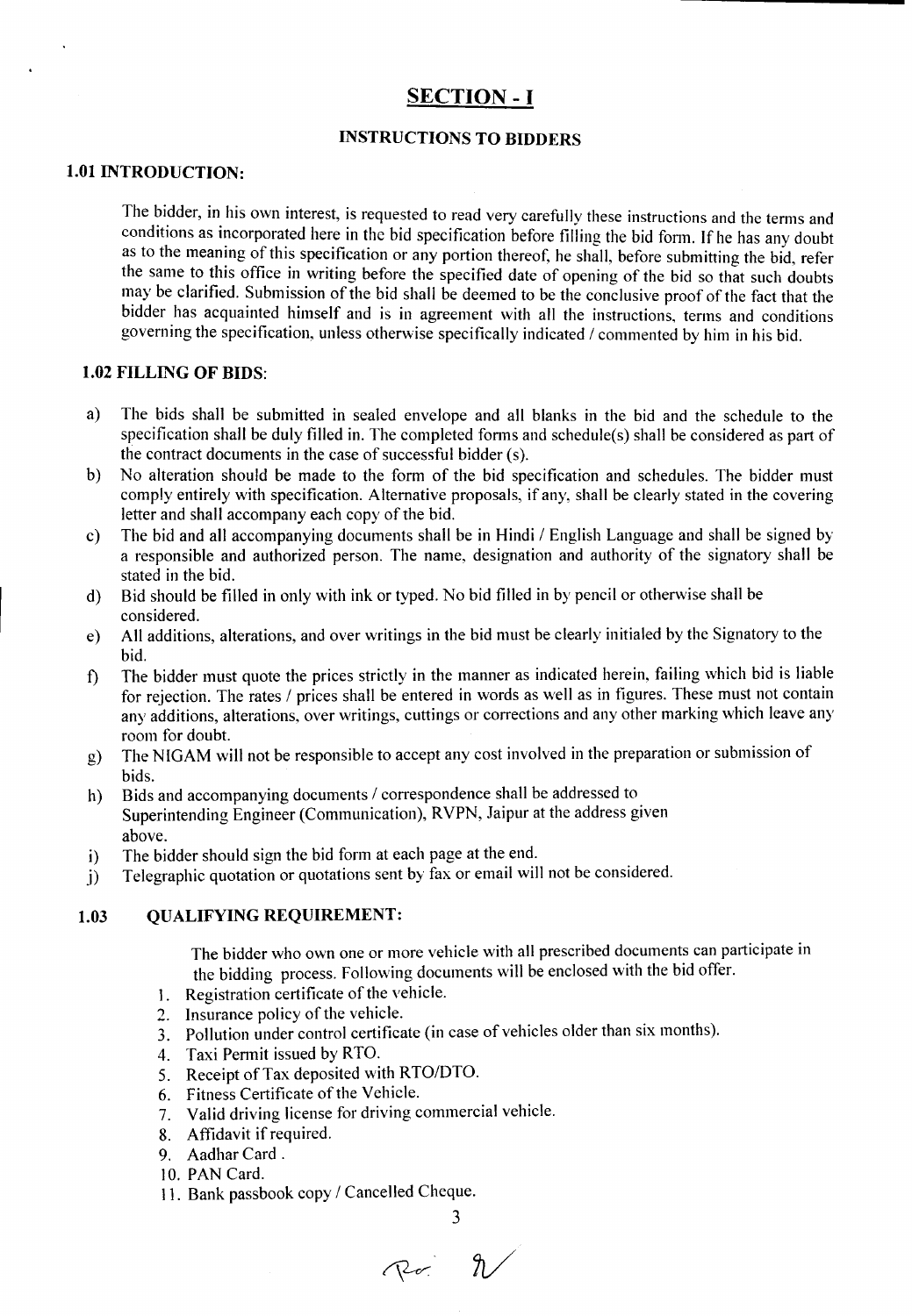### 1.04 BID SECURITY:

(a) The bidder shall have to furnish prescribed Bid Security amounting to Rs. 8000/- either in cash or by DD/Banker's cheque payable in the name of Accounts Officer (T&C-Jaipur City) RVPN, Jaipur payable at Jaipur.

(b) Any bid not accompanied by a copy of receipt *1*acknowledgement for cost of Bid Specification and bid security shall be rejected and the bid will not be opened.

(c) The bid security of unsuccessful bidders shall be refunded soon after final acceptance of successful bid and execution of contractual formalities by the successful bidder. In case of the successful bidder, the amount of bid security may be adjusted in arriving at the amount of the Performance Security, or refunded if the successful bidder furnishes the full amount of performance security.

(d) Request for adjustments/ proposal for acceptance of bid security, if any, already lying with the NIGAM in connection with some other bids/ orders shall not be entertained.

(e) No interest shall be payable on such deposits.

(f) The purchaser reserves the right to forfeit bid security or part thereof in circumstance, which according to him indicate that the bidder is not earnest in accepting any order placed under the specification or not executing the work as per terms & conditions of the contract as well as directions of the in-charge of work.

### 1.05 DOCUMENTS TO BE ENCLOSED WITH THE BID:

The bid shall be accompanied with the following schedules, documents and the fact of their having been enclosed shall be indicated on the top of envelope cover of the bid. The bid not accompanied by any or all of the following schedules *1*documents or accompanied by incomplete schedules is liable for rejection.

- 1. Registration certificate of the vehicle.
- 2. Insurance policy of the vehicle.
- 3. Pollution under control certificate (in case of vehicles older than six months).
- 4. Taxi Permit issued by RTO.
- 5. Receipt of Tax deposited with *RTO/DTO*.
- 6. Fitness Certificate of the Vehicle.
- 7. Valid driving license for driving commercial vehicle.
- 8. Affidavit if required.
- 9. Aadhar Card .
- 10. PAN Card.
- 11. Bank passbook copy *1*Cancelled Cheque.

### 1.06 PREPARATION & SUBMISSION OF BIDS: RECEIPT AND OPENING OF BIDS:

The complete set of bid documents and copy of all the documents mentioned in clause No. 1.05 duly signed on each page shall be placed in envelope which will be superscripted "Bid for hiring of vehicle against BN-  $/2022-23$ ". This envelope duly sealed/gum nasted will be delivered in the office of /2022-23". This envelope duly sealed/gum pasted will be delivered in the office of

4

 $P_{\text{max}}$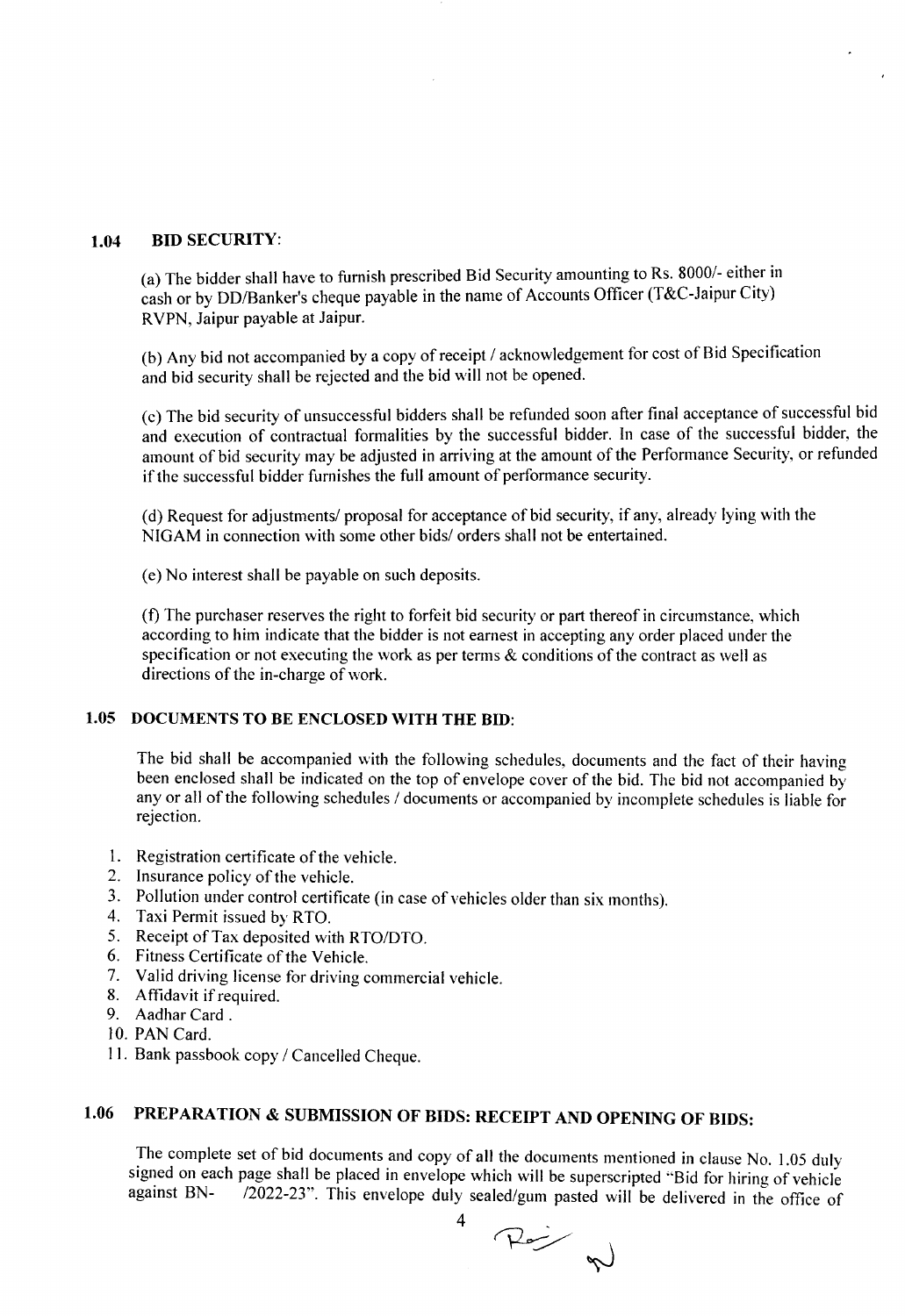Superintending Engineer (Communication), Jaipur up to the time limit specified in the Notice inviting bids.

### 1.07 VALIDITY OF OFFERS:

Bid offer shall be valid for a period of 90 days after the date of opening of Bid. Bids mentioning a shorter validity period than specified are likely to be rejected / ignored.

### 1.08 PRICES:

 $\mathbf{r}$ 

Bidder must quote their complete  $&$  firm rate for the entire scope of work given in the bidding documents. The quoted prices will be complete  $\&$  firm inclusive of all type of taxes  $\&$  duties subject to no variation till completion of the contract except GST which will be paid extra, if applicable.

### 1.09 COMPLETION PERIOD:

The completion period of proposed hiring contract will be w.e.f date of issue of work order to 31.03.2023. However, the contract period will be counted / applicable as per order to be placed after finalization of the bid process. Depending upon the performance of the contractor, and if deemed necessary by the Nigam, the contract may be mutually extended up to a further period as per RTPP rules on terms and conditions of the contract. In case the service / work not found satisfactory, contract may be cancelled at any stage after serving a 15 days' notice to the contractor.

### 1.11AMENDMENT IN SPECIFICATIONS:

The Superintending Engineer (Communication), RVPN, Jaipur may revise or amend the specification and timings prior to the date notified for opening of the Bids. Such revision or amendment, if any will be communicated to all the Bidders through corrigendum(s) on http://sppp.rajasthan.gov.in  $\&$ http//energy.rajasthan.gov.in as amendment or addenda to this invitation of the Bid.

The amendment (if any) will be notified on web for all prospective Bidders who have received the Bid documents and it shall be binding on them. Bidders are required to immediately download any such amendment. It will be assumed that the information contained therein has been taken into account by the Bidder in its Bid.

In order to provide prospective Bidders reasonable time to take the amendment into account, in preparing their Bid, the Nigam may, at its discretion, extend the deadline for the submission of Bids, in which case, the Nigam will notify all Bidders on web of the extended deadline, for submission of Bids.

### 1.12GENERAL:

- (a) The cost of specification once deposited will not be refunded under any circumstances.
- (b) The contractor shall treat the details of the specification and other Bid documents as private and confidential and they shall not be reproduced without the written authorization of the NIGAM.
- (c) The NIGAM does not bind himself to accept the lowest or any Bid or any part of the Bid and shall not assign any reason(s) for the rejection of any Bid or a part thereof.
- (d) The fact of submission of Bid to the NIGAM shall be deemed to constitute an agreement between the Bidder and NIGAM whereby such Bid shall remain open for acceptance by the NIGAM and Bidder shall not have option to withdraw his offer, impair or derogate the same. If the Bidder be notified during the period of validity of Bid that his Bid is accepted by the NIGAM he shall be bound by the terms of agreement constituted by his Bid and such acceptance thereof by the NIGAM, until formal contract of the same Bid has been executed between him and the NIGAM, in replacement of such agreement.

5

Réj 4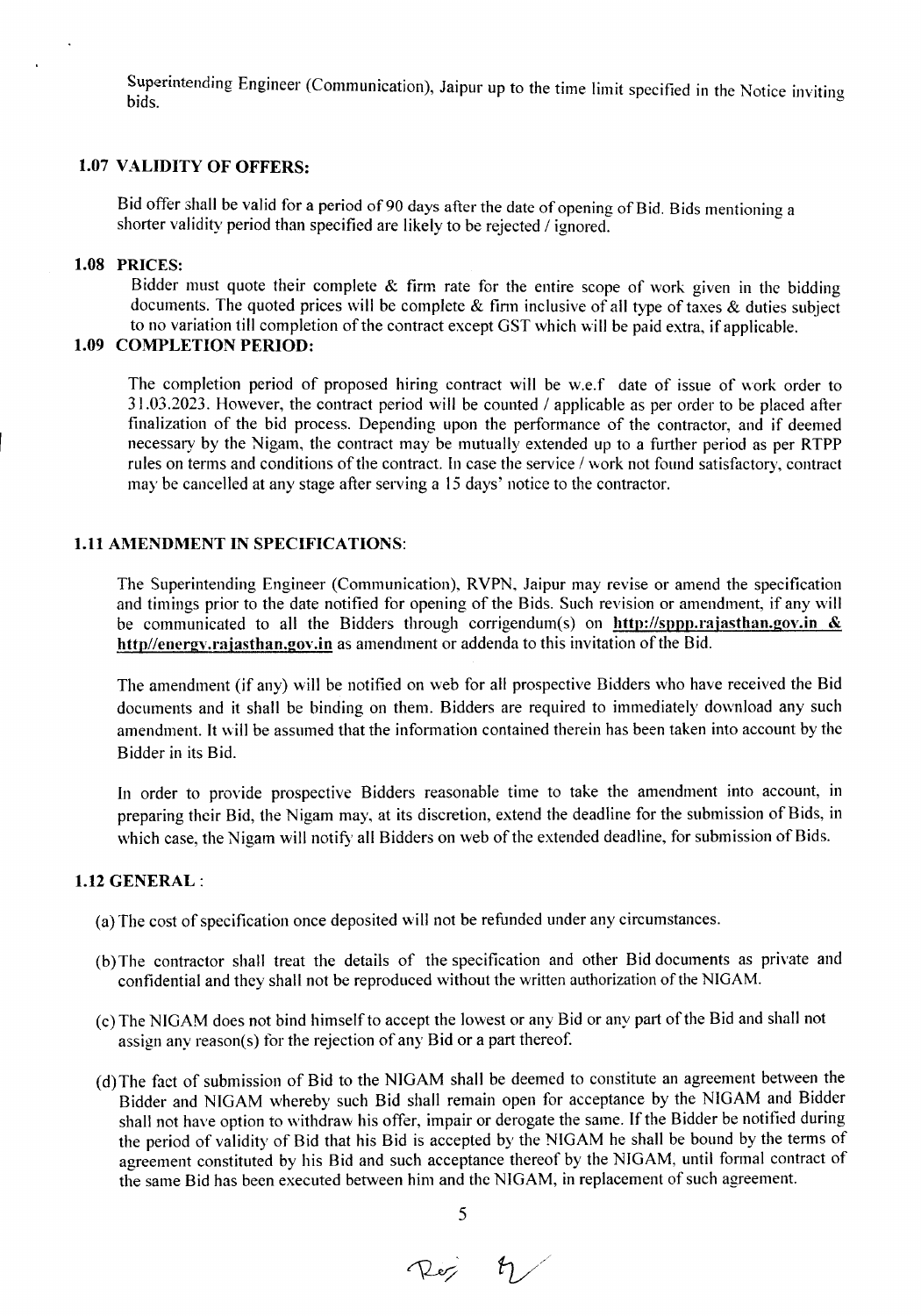- (e) The successful Bidder shall have to execute the contract documents/agreement for the proper fulfillment of the contract. This shall be done by him and the NIGAM shall furnish such an executed stamped agreement free of charge. If the contractor fails to execute the contract agreement within 15 days of receipt of the work order, order may be cancelled and Bid security will be forfeited. RVPN may also debar such defaulter contractor from participation in future bids in RVPN.
- 1.13 Any action on the part of the Bidder to revise the rates/price at his own interest after the opening of the Bid may result in rejection of the Bid and also debar him from submission of Bids to the NIGAM at least for one year.

### 1.14 NEGOTIATIONS:

- (1) Except in case of procurement by method of single source procurement or procurement by competitive negotiations, to the extent possible, no negotiations shall be conducted after the pre-bid stage. All clarifications needed to be sought shall be sought in the pre-bid stage itself.
- (2) Negotiations shall, however, be undertaken only with the lowest or most advantageous bidder under the

following circumstances-

- (a) when ring prices have been quoted by the bidders for the subject matter of procurement; or
- (b) when the rates quoted vary considerably and considered much higher than the prevailing market rates.
- (3) The bid evaluation committee shall have full powers to undertake negotiations.
- (4) The lowest or most advantageous bidder shall be informed in writing either through messenger or by registered letter and email (if available). A minimum time of seven days shall be given for calling negotiations. In case of urgency the bid evaluation committee may reduce the time, provided the lowest or most advantageous bidder has received the intimation and consented to regarding holding of negotiations.
- (5) Negotiations shall not make the original offer made by the bidder inoperative. The bid evaluation committee shall have option to consider the original offer in case the bidder decides to increase rates originally quoted or imposes any new terms or conditions.
- (6) In case of non-satisfactory achievement of rates from lowest or most advantageous bidder, the bid evaluation committee may choose to make a written counter offer to the lowest or most advantageous bidder and if this is not accepted by him, the committee may decide to reject and re-invite bids or to make the same counter-offer first to the second lowest or most advantageous bidder, then to the third lowest or most advantageous bidder and so on in the order of their initial standing and work / supply order be awarded to the bidder who accepts the counter-offer. This procedure should be used in exceptional cases only.
- (7) In case the rates even after the negotiations are considered very high, fresh bids shall be invited.

### 1.15 TRANSPARENCY IN PUBLIC PROCUREMENT:

The Government of Rajasthan has enacted the Rajasthan Transparency in Public Procurement Act, 2012 and Rajasthan Transparency in Public Procurement Rules, 2013 w.e.f 26.01.2013. This procurement process is abided by the processes and procedures of the aforesaid Act & Rule. In case the any clause (s), term (s) & condition (s) in this bidder document differ in its interpretation and context from it the later (i.e. GOR Act and Rule as mentioned above) shall prevail.

 $6 \frac{10}{9}$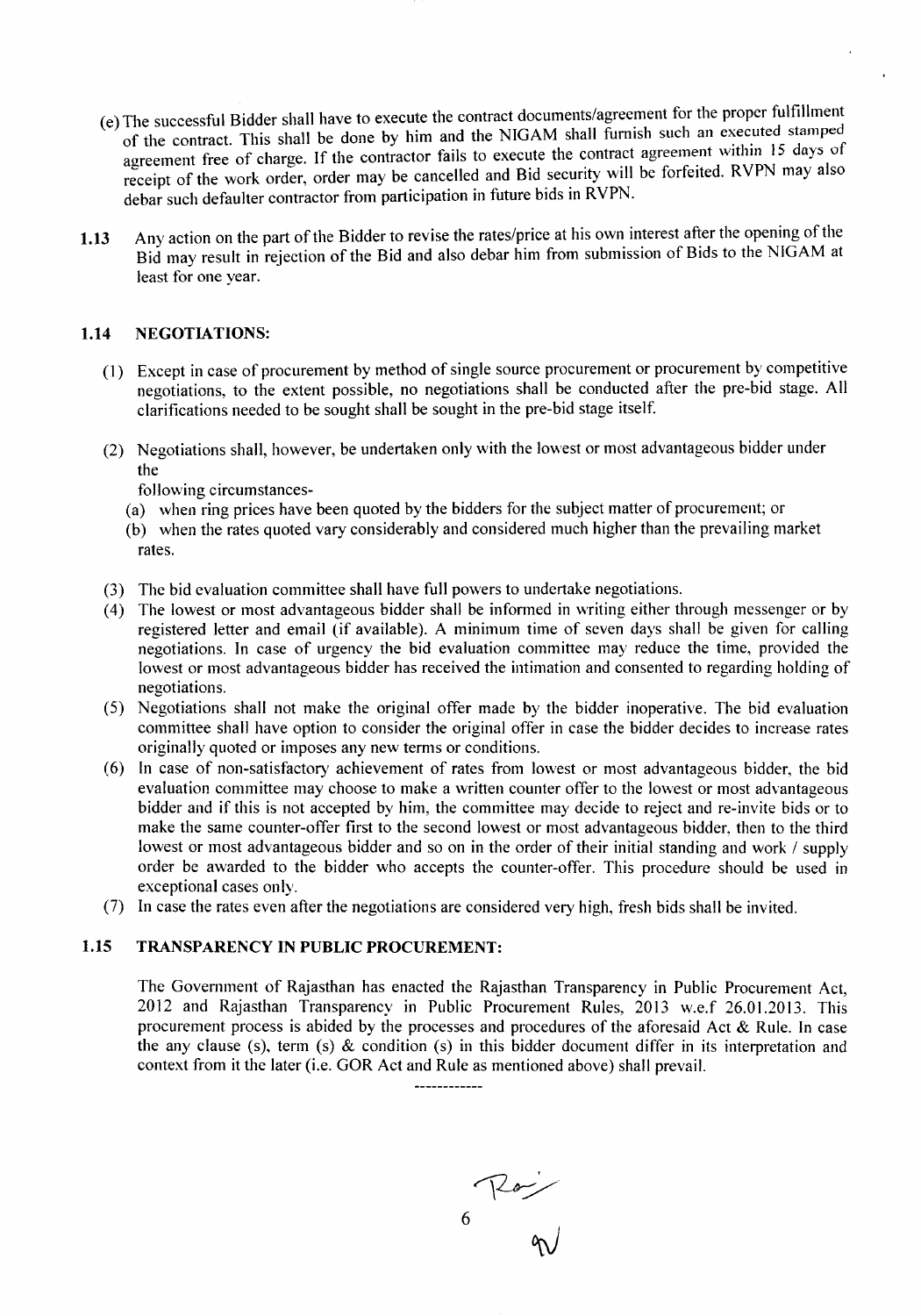### **SECTION-II**

### **1. TERMS & CONDICTIONS:**

- 1.1 AC Car (Sedan)/ Jeep/ Bolero with taxi permit (essentially of Rajasthan State) is to be provided with Driver with POL.
- 1.2 The monthly payment shall be made as below:
	- (i) For first 1500 kms or less: rates shall be applicable as mentioned in G schedule by the bidder per month (GST extra, if applicable).
	- (ii) For additional running of vehicle (more than 1500 kms subject to max. 2200 kms)  $@$ Rs.IO.OOper km
	- (iii) Average running of this vehicle shall be around 2000 kms.
- 1.3 Working hours of the vehicle will be 24 hours as per requirement.
- 1.4 The vehicle provided by the contractor will be maintained by him in good and perfect conditions.
- 1.5 Performance Security deposit :- In order of secure/assume the fulfillment of the terms and conditions this order the contractor shall deposit the security amount equivalent to 2.5% (Two and half percent) of the order value of the work awarded, in Demand Draft/ Bankers Cheque/ NEFT to the concerned Accounts Officer RVPN. The Performance Security deposit shall be refunded after 2 months of the successful completion of the contract to the entire satisfaction of the Nigam.
- 1.6 The rate shall be inclusive of the taxes except GST if applicable which will be paid extra.
- 1.7 The toll tax if any, during play of the vehicle as par instructions of the in charge of the vehicle, will be paid by the department.
- 1.8 In the event of any breach of any terms and condition or delay or default the contract will be terminated and security deposit and other financial holds will be forfeited by the Nigam. No interest shall be paid on such deposits.
- 1.9 All expenditure on repairs, maintenance, taxes, permits, insurance and driver will be borne by the contractor.

### **2. SPECIFICATION OF VEHICLE:-**

- 2.1 The vehicle should have valid certificate of "pollution under control".
- 2.2 The vehicle should have "valid insurance coverage" and up to date Road Tax paid Documents.
- 2.3 The milometer of the vehicle must be accurate & in working conditions at all times.
- 2.4 Photo copy of registration certificate, taxi permit, fitness certificate, insurance, Road Tax, pollution under control etc. for vehicle provided, shall be submitted with the offered rates/quotation
- 2.5 The vehicle must ply on all those roads /cart tracks, which are considered suitable by the in charge of the vehicle and his decision in this regard shall be final and binding.
- 2.6 All the documents of the vehicle must be renewed time to time before its expiry of validity, during the contract period. The contract period.
- 2.7 The vehicle should not be more than 6 years old. 2 Years relaxation may be given If vehicle condition is good.

 $\sim$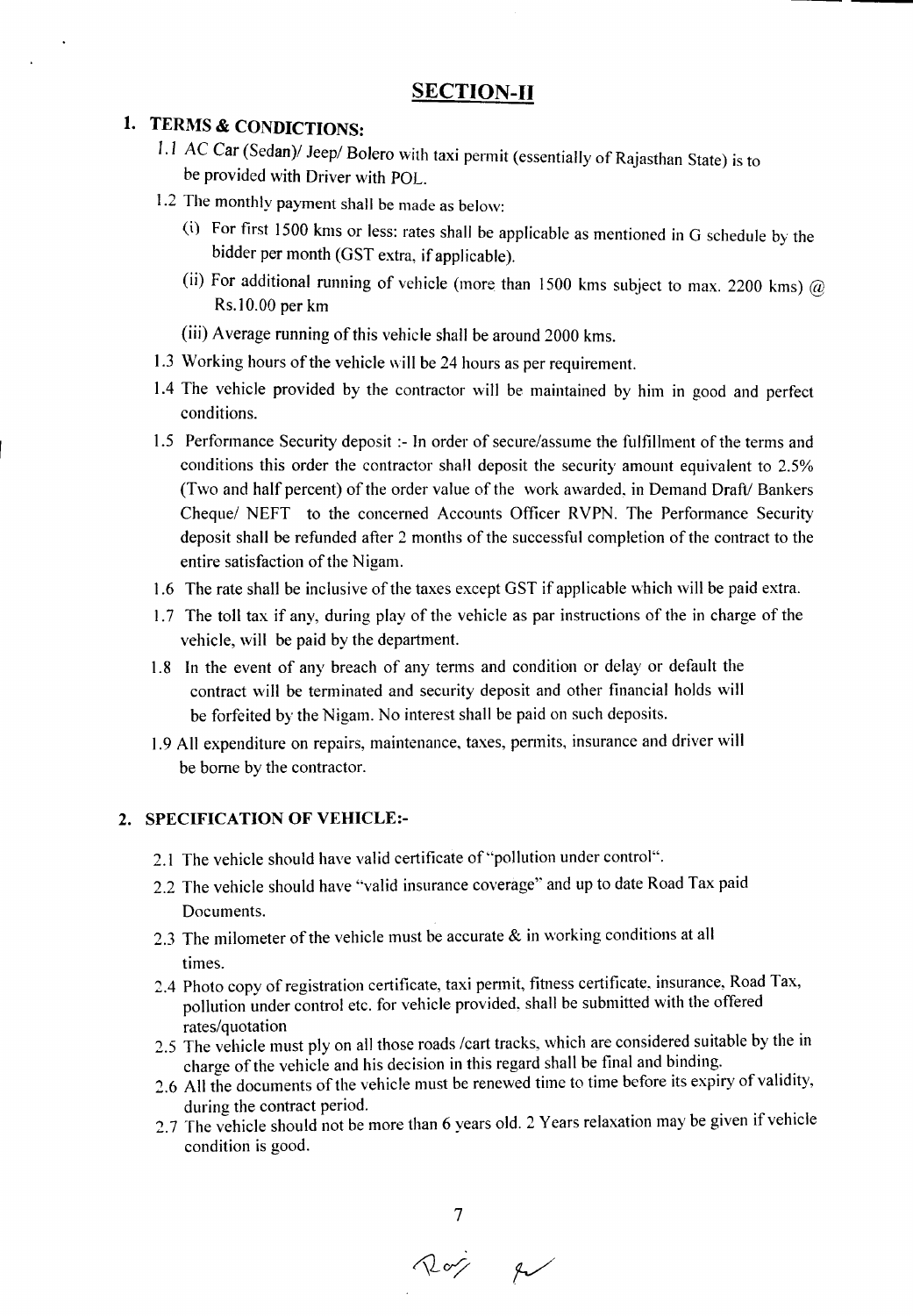### 3. DRIVER:-

- 3.1 Contractor has to provide driver with vehicle at his cost.
- 3.2 Driver must have valid commercial driving license for the entire period of the contract.
- 3.3 Full particulars of the driver(s) is to be given by the contractor at the time of providing the vehicle to the incharge of vehicle.
- $3.4$  Driver should be well dressed in uniform prescribed by transport department  $\alpha$  well behaved, any misbehavior by the driver shall be construed unsatisfactory service.
- 3.5 Driver must not smoke or drink liquor while on duty and must not be under intoxication while on duty.
- 3.6 The successful contractor shall provide sufficient money with the driver so that he can meet the expenditure on any incidental repairs/maintenance etc. during working hours, when the vehicle is on duty. The Nigam under no circumstances will incur any expenditure on these items.
- 3.7 A log book for each vehicle will be maintained by the user for recording daily, opening  $\&$ closing kilometer reading of each journey performed (Performa enclosed).
- 3.8 The contractor should provide immediately alternate arrangement for driver/vehicle who are having valid documents as prescribed (in case of non functioning of vehicle during the journey), along with the Mutual Agreement with the vehicle owner (If the vehicle is registered on other name) & all valid documents of the vehicle which is provided.
- 3.9 All expenditure on driver will be borne by the contractor. The salary of the vehicle driver will be paid by the contractor of the vehicle.
- 3.10 In light of the decision of Hon'ble High court of Rajasthan, Jaipur in writ petition 372/2013 in the matter of Anokh Bai & others versus State & others, the minimum wages to the driver shall be ensured by the contractor/firm/individual/ vehicle owners/transporter/ Travel agencies having registered as taxi, and a certificate for the same has to be submitted by the contractor /firm/ individual/ vehicle owners/ transporter/ Travel agencies having registered as taxi, every month in the enclosed format.
- 3.11 The whole responsibility of insurance of the vehicle driver would be of the contractor/finn/vehicle owners/transporter/ Travel agencies having registered as taxi.

### 4. WORKING HOURS:-

The working hours for hired vehicle would be 24 hours per day as per requirement of the incharge of vehicle and will be mentioned in the tender.

### 5. CONTRACT PERIOD:-

The contract shall be for a period as mentioned in the bid for 11 months (approx) and can be extended further as per RTPP rules subject to satisfactory work performance if required by RVPN.

### 6. TERMS OF PAYMENT:-

- 6.1 For obtaining payment you shall submit separate bill (s) for each vehicle to the controlling officer in the first week of every month.
- 6.2 The month for the purpose of vehicle hire charges will be reckoned from first of every month to the last day of that month. The bill will become due on  $1<sup>st</sup>$  of every month in respect of vehicle(s) which were in operation during the preceding month through the controlling officer of vehicle.
- 6.3 Income tax will be deducted at source as per income tax act.
- 6.4 100% payment will be made by the concerned accounts officer through RTGS after submission of bills and completing contractual formalities,

 $8 \text{ Re}$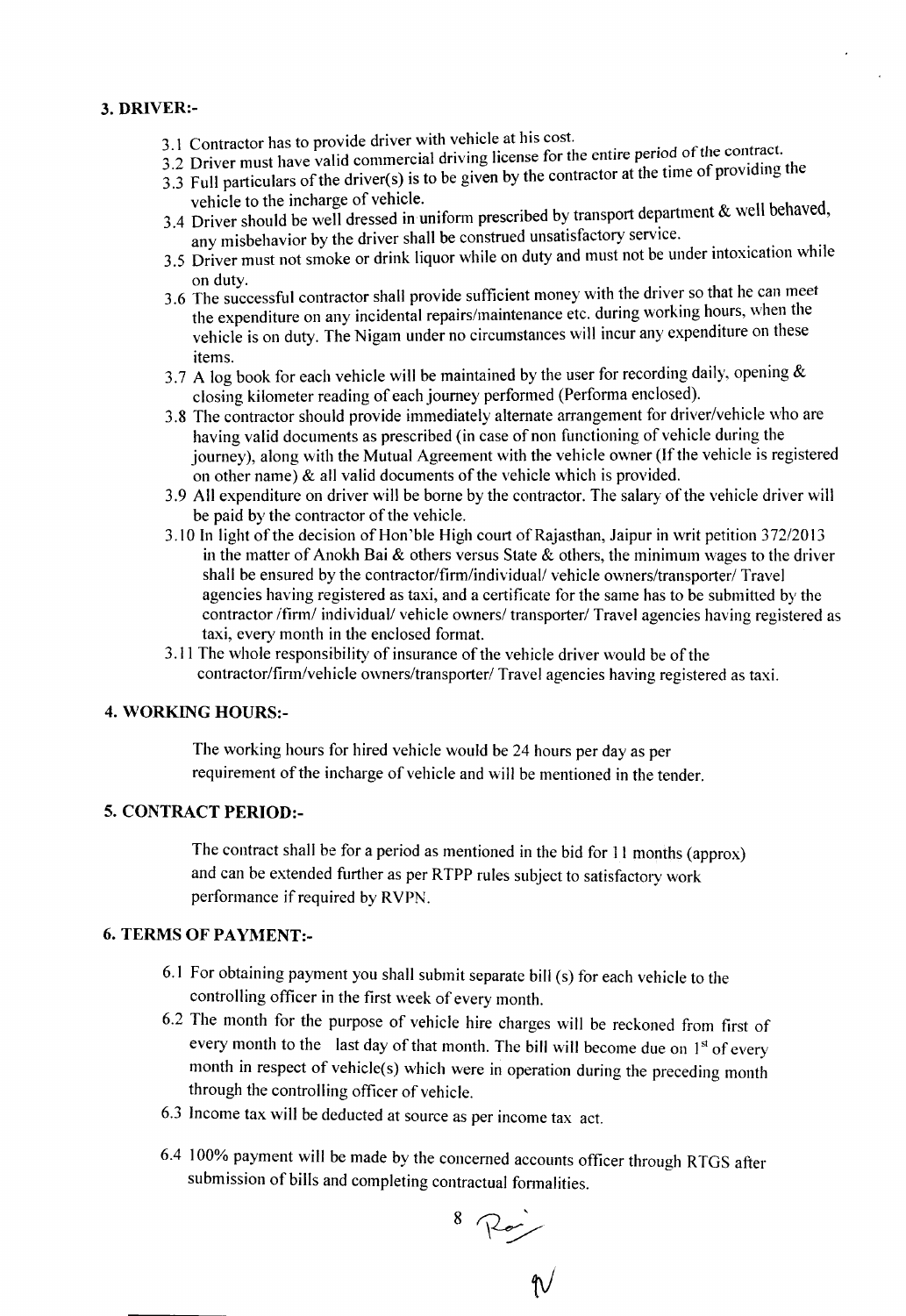6.5 While making payments the accounts officer will deduct all the statuary deductions as applicable from time to time.

### *7. EPF/CPF*

The contractor will have to fumish the information in performa "C" every month or with every bill in respect of the employees engaged in connection with the execution of work from the date of its commencement and up to the date of completion of work. If the contractor fails to furnish this information, the accounts officer will deduct the amount from the each bill of Contractor at the rates applicable at the time of payment as per CPF rules/Act and keep under the head 46.962 (Misc. deposit) of the contractor/employee till fumishing the information in the above mentioned Perfonna along with nomination form within stipulated period failing which the amount so deducted shall be deposited with regional P.F commissioner within stipulated period as per CPF ruled/Act. The contractor has to pay the minimum wages to the driver as per Govt. Of Rajasthan Rules.

In case the owner of the vehicle drives the vehicle then all the bindings as mentioned for driver will be applicable to him also.

### 8 . ACCIDENTS:-

Any compensation payable for damages caused due to accident by contractor's vehicle/driver to any party/ property / vehicle/driver shall be borne by contractor. Department will not be responsible for any kind of compensation for the accident of vehicle/driver.

### 9. PENALTY:-

- 9.1 In case the vehicle is not provided on a day, prorata deduction from the monthly charges bill will be deducted (i.c. fixed daily charges)
- 9.2 Vehicle will have to be provided by contractor as per requirement of controlling officer/ in charge of the vehicle and absence of the vehicle is not permissible, so substitute road worthy vehicle with complete documents will have to be provided by contractor.
- 9.3 In case substitute vehicle as required vide Para 9.2 is not provided by contractor, a penalty equal to fixed daily charges per vehicle will be imposed by the Nigam in addition to payment term at clause 9.1
- 9.4 However, in case, if the vehicle is not provided continuously for seven days, itwill be considered as unsatisfactory performance for which security deposit and other financial holds of the contractor shall be for feted an contract shall be terminated
- 9.5 Penalties imposed vide Para 9.3 shall be recovered fromthe monthly bills.

### 10 RISK & COST:-

In case of poor performance or failure to carry out this contact as per terms and conditions of the agreement of not providing the vehicle, concerned controlling officer of the vehicle will have the right to hire vehicle from the open market at the risk & cost of contractor, in addition to imposition of penalties as per penalty close vide par 9.1 to 9.5 above.

 $70^{\circ}$   $\mu$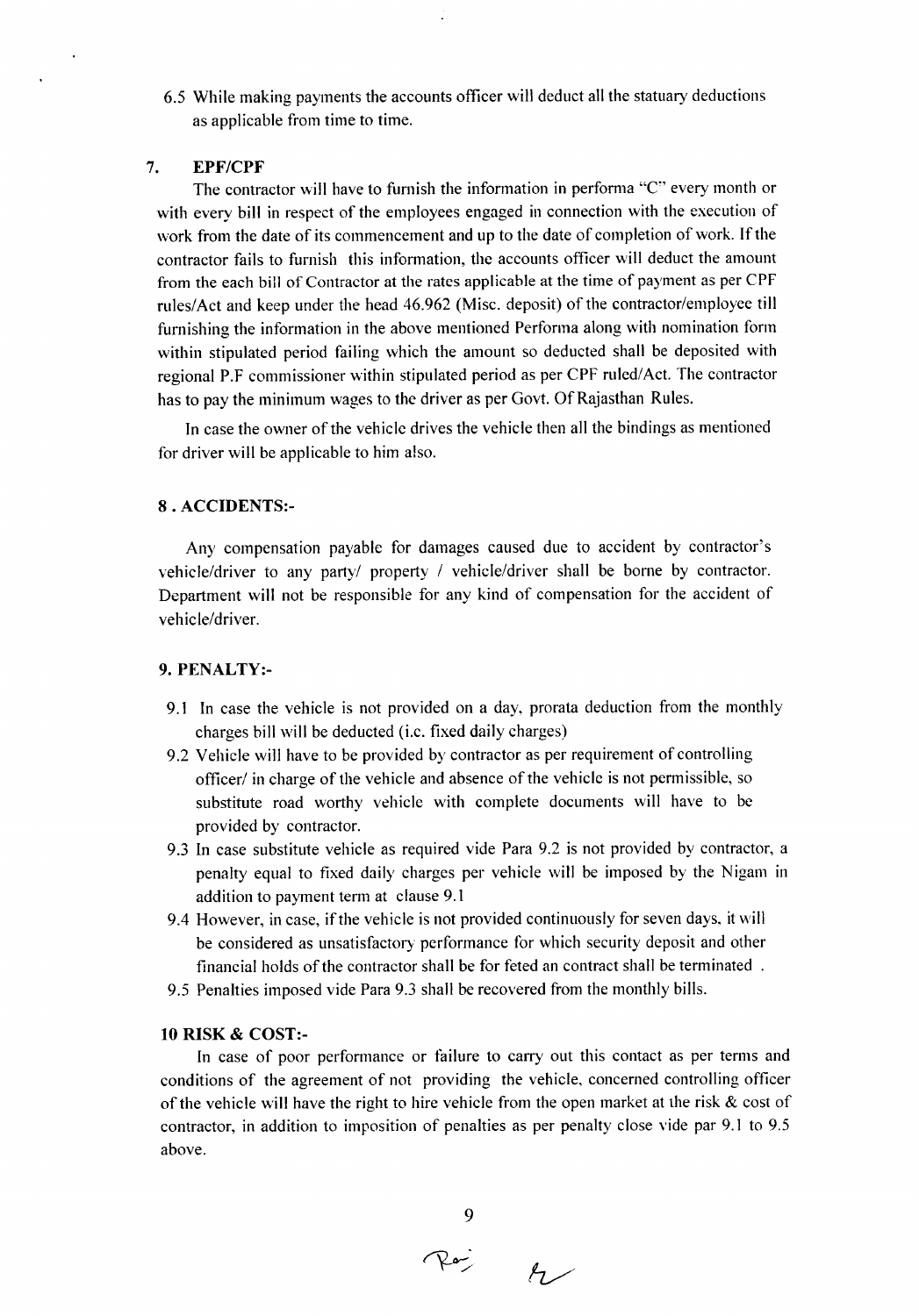- 11 PARKING:-<br>11.1 The hired vehicle may be parked in the premises of RVPN if space is available. However in this case, the safety  $\&$  security of the vehicle shall not be responsibility of the RVPN and it will be at the risk of the contractor. responsibility of the RVPN and it will be at the risk of the contractor.
- 11.2 For parking of the vehicle at contractor place / garage, kilometers rules to  $\infty$ . contractor place / garage to the RVPN office will not be counted for payment

12: Decision of the incharge of the vehicle regarding the meaning and effect of the terms  $&$  conditions shall be final and binding on contractor

13: In case of any violation of terms & conditions of contract or unsatisfactory service performance, the vehicle in charge reserves the right to terminate the contract by giving 15 days Notice to the contractor.

- 14: ARBITRATION:-<br>14.1 In the event of any question, dispute or difference arising under the agreement or in connection there with, accept as to matter the decision of which specifically provided under the agreement the same shall be referred to sole arbitration 0 Director (Operation.) RVPN, Jaipur.
- 14.2 The agreement to appoint an arbitrator will be in accordance with the arbitration and consolation act 1996. There will be no objection to any such appointment that the arbitrator is government servant or that he has to be with the matter to which the agreement relates or that in the course of his duties as government servant he has expressed views on all for any of matter under dispute. The award of arbitrator shall be final and binding on the parties. In the event of such arbitrator to whom the matter originally referred being transferred or vacating his office or being unable to act for any reasons what so ever may be the Director (Operation.) RVPN, Jaipur. Or the said officer shall appoint another person to act and arbitrator with terms and conditions of the contracts agreement and the person so appointed shall be entitled to proceed from the stage of which it was left out by his predecessor.
- ]4.3 The arbitration may from time to time with the consent of parties enlarge the time for making and publishing the award, subject to aforesaid arbitration and conciliation act. 1996 and the rules made there under modification thereof for the time being in force shall be deemed to apply to the arbitration proceeding under this clause.
- 14.4 The venue of the arbitration proceeding shall be the office of concerned Superintending Engineer RVPNL or the Director (Operation.) RVPN, Jaipur. Or such other places as the arbitrator may decide.

## 15. FORCE MAJEURE CONDITIONS:-

If at any time during the period of contract ur performance in hall or in part b prevented or delayed by the reason of any war hostility acts of public enemy, civil commotion sabotage fire floods explosion epidemics quarantine restriction act of god here in after referred to as evens than provide notice or an adequate proof of the work having being suffered on account of these events is given within 2 Idays of the date of occurrence their of the provisions of sub clause 9.3 to 9.5 of clause 9 shall not be

 $^{10}$  Rog J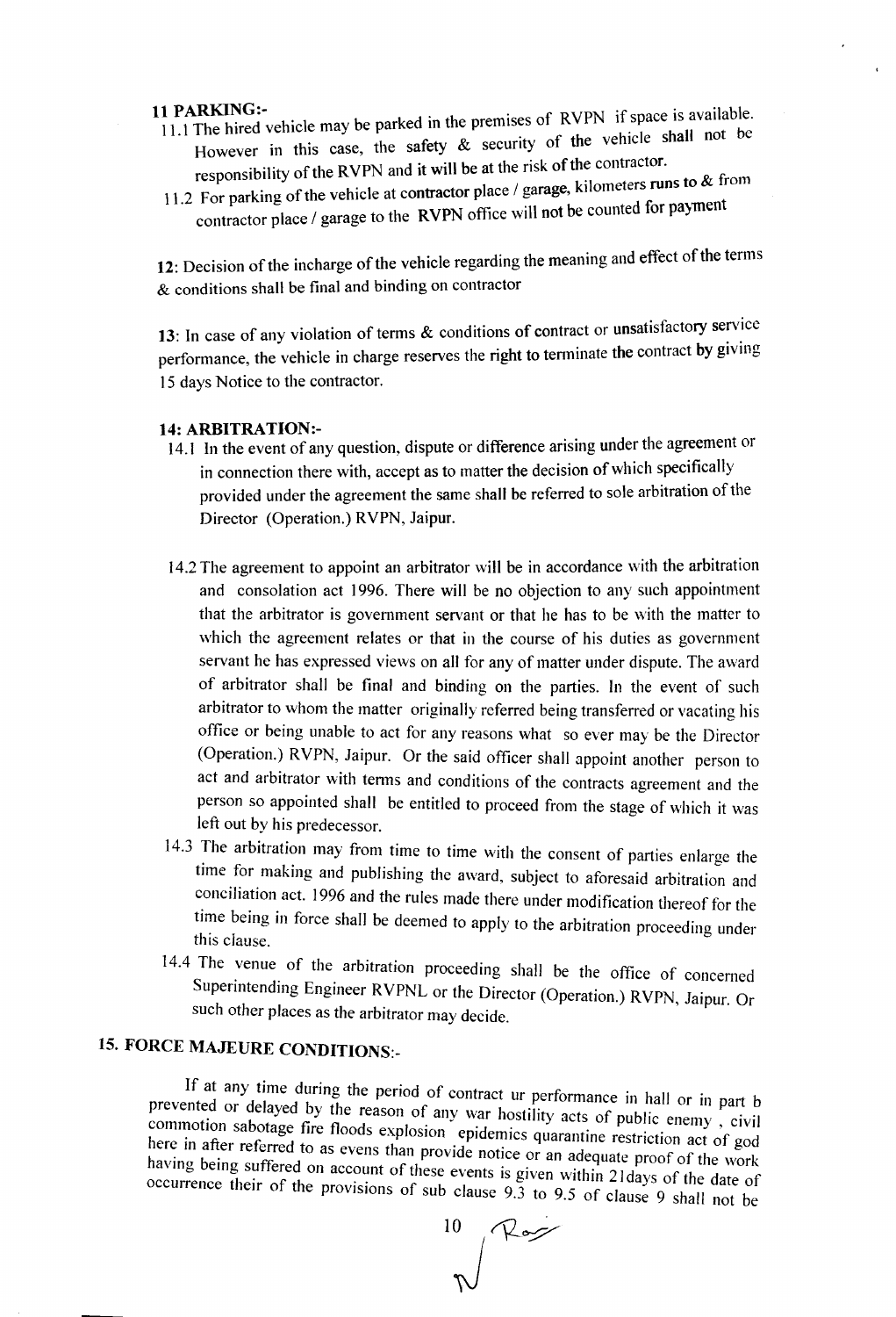invoked by concerned authorities of the RRVPNL provided that the work under the contract shall be resumed immediately.

After such events has ceased to the exist and the decision of the Director (Operation.) RVPN, Jaipur or his authorized officers to gather the work has been resumed or not shall be final and conclusive.

### 16. CONTRACT AGREEMENT:-

- I.) The contract will be governed by the terms & conditions incorporated/mentioned in circular No. F.2(4)FD./SPFC/2017 Jaipur, Dated 19.07.2018 and its amendment of finance department Govt. of Rajasthan Circular No.F.2(4)FD/SPFC/2017 Jaipur, Dt.3l.03.2021 shall be applicable. The contractor shall execute contract agreement on the non judicial stamp paper worth Rs.1000/- as per order No./RVPN/CAO (P&C)/AO (P&C-II)/D.745 Date:26.11.2020 in the prescribed Performa with in 15 days after the order. The contract agreement will be furnished to the undersigned. The following documents in the manner as detailed below are also to be enclosed with contract agreement.
- 2.) Copy of the detailed order duly signed on each and every page all the above contract documents shall be signed by the contractor or an authorized person holding valid power of attorney duly notarized in original on non judicial stamp paper worth Rs.I 000/- shall also be furnished along with contract agreement documents. No payment shall be released in absence of executing the contract agreement.

### 17. ACCEPTANCE OF THE ORDER:-

The acceptance of the order should be conveyed to the in-charge of the vehicle with in a period of 7 days after receipt of the order falling which it shall be presumed that terms and conditions incorporated in the order are acceptable to contractor.

 $11$ <br>Roj  $\nw$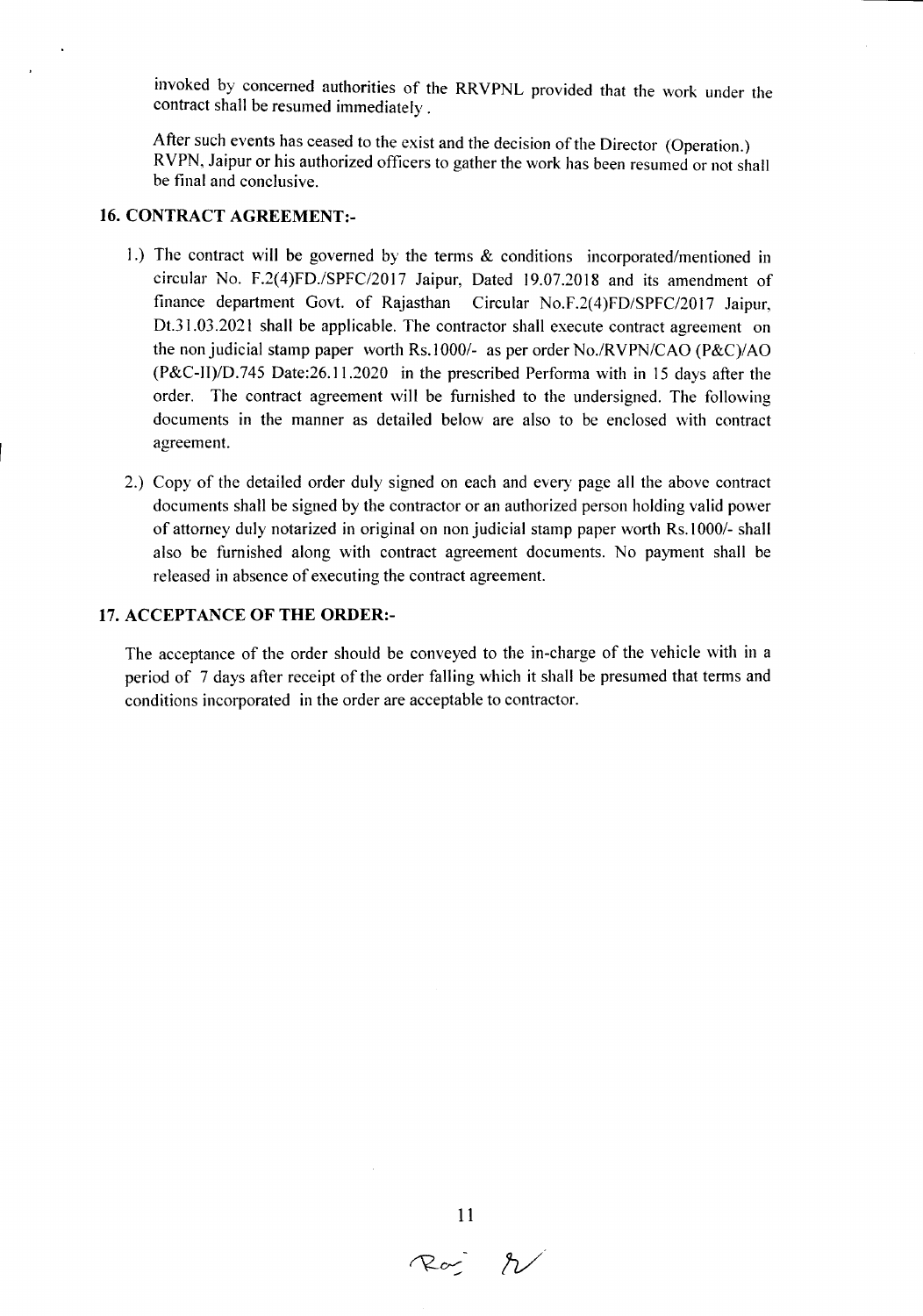### **SCHEDULE OF PRICES** NIB CODE: **BN- /2022-23**

The Superintending Engineer (Communication) RVPN, Jaipur.

> Sub:- Offer for providing services of vehicle (Jeep/ Bolero) on hire with driver and POL for the period F.Y. 2022-23 against BN- *12022-23*

We are pleased to quote our rates herein for providing services of inspection vehicle as per terms & conditions mentioned in the bid specification BN- /2022-23

| S. No | Particulars                                                                                                                                                                                   | Qty. of<br>Vehicle. | No. of days<br>to be hired                            | Rate per<br>Month<br>(in Rs for<br>1500 kms) | Total<br>Amount<br>For one year |
|-------|-----------------------------------------------------------------------------------------------------------------------------------------------------------------------------------------------|---------------------|-------------------------------------------------------|----------------------------------------------|---------------------------------|
|       |                                                                                                                                                                                               |                     |                                                       | excluding<br><b>GST</b>                      | (in Rs.)                        |
|       | Providing vehicle (Jeep/ Bolero)<br>with Driver with POL<br>for 24 Hrs<br>from 01.05.2022 to<br>31-03-2023 = 335 Days in the<br>office of:-<br><b>EXECUTIVE/</b><br><b>ASSISTANT ENGINEER</b> | 1 No.               | 11 months<br>w.e.f.<br>01.05.2022<br>to<br>31.03.2023 |                                              |                                 |
|       | <b>TOTAL</b>                                                                                                                                                                                  |                     |                                                       |                                              |                                 |

Total amount quoted in words -------------------------------------

I. All the terms & conditions of the bidding documents attached herewith are accepted.

2. The contract period may vary and shall be final as per order to be placed.

Date:- Place:-

> Authorized Signatory/ Contractor With name & Address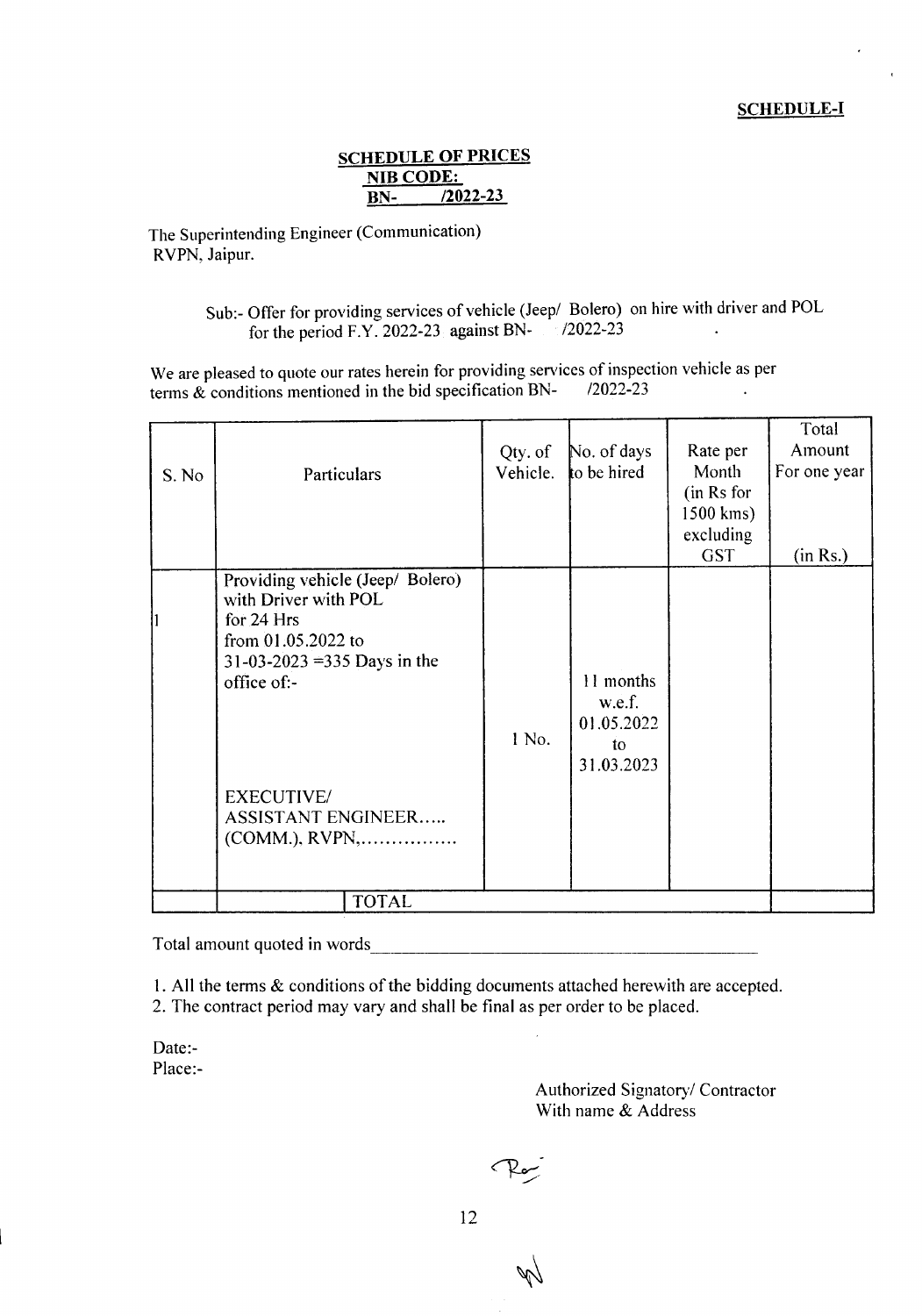### **Statement of Vehicle**

## BIDDER'S NAME: ----------------------

## COMPANY'S NAME AND ADDRESS: -----------------------

| S.<br>N. | Registration<br>Number | Model<br>Date of<br>(Year)<br>Registration |  | Vehicle<br>Owner's /<br>Name | Vehicle Type<br>(Please<br>specify) | <b>Validity Details</b> |         |             |                    |
|----------|------------------------|--------------------------------------------|--|------------------------------|-------------------------------------|-------------------------|---------|-------------|--------------------|
|          |                        |                                            |  |                              |                                     | Permit                  | Fitness | Road<br>Tax | <i>l</i> lnsurance |
|          |                        |                                            |  |                              |                                     |                         |         |             |                    |
|          |                        |                                            |  |                              |                                     |                         |         |             |                    |
|          |                        |                                            |  |                              |                                     |                         |         |             |                    |
|          |                        |                                            |  |                              |                                     |                         |         |             |                    |

Note: Use additional sheets if required.

### Declaration:

The details as above furnished are correct and true. I undertake to produce original Documents of the above said vehicles for verification as and when called for.

**DATE** BIDDERS'S SIGNATURE OFFICE SEAL

 $\frac{13}{\sqrt{200}}$   $\sqrt{2}$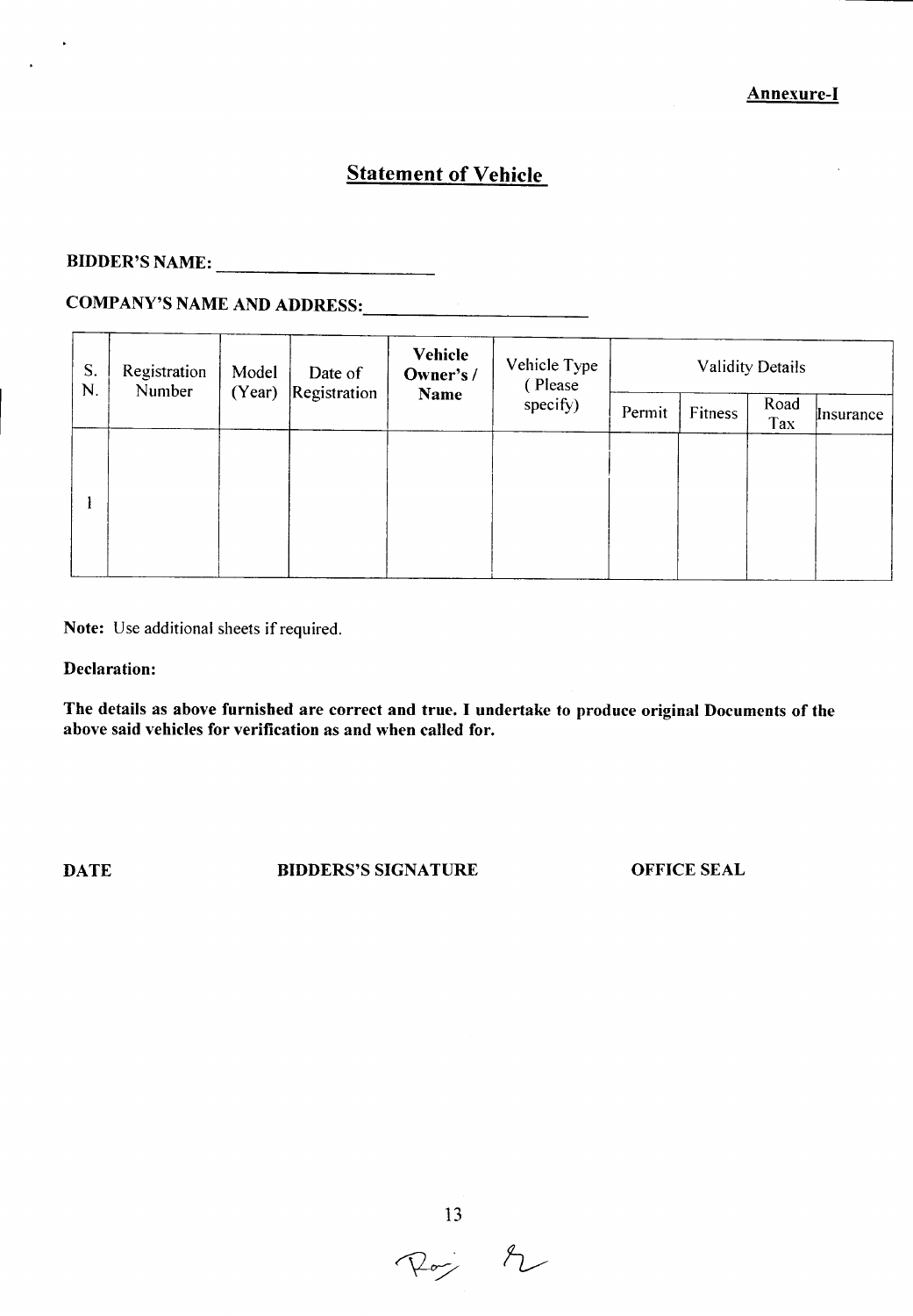## **APPENDIX**

## **i) Annexure** -A: **Compliance with The Code of Integrity and No Conflict of Interest**

Any person participating in a procurement process shall -

(a) not offer any bribe, reward or gift or any material benefit either directly or indirectly in exchange for an unfair advantage in procurement process or to otherwise influence the procurement process;

(b) not misrepresent or omit that misleads or attempts to mislead so as to obtain a financial or other benefit or avoid an obligation;

(c) not indulge in any collusion, Bid rigging or anti - competitive behavior to impair the transparency, fairness and progress of the procurement process;

(d) not misuse any information shared between the procuring Entity and the Bidders with an intent to gain unfair advantage in the procurement process;

(e) not indulge in any coercion including impairing or harming or threatening to do the same, directly or indirectly, to any party or to its property to influence the procurement process;

(f) not obstruct any investigation or audit of a procurement process;

(g) disclose conflict of interest, if any; and

(h) disclose any previous transgressions with any Entity in India or any other country during the last three years or any debarment by any other procuring entity.

### Conflict of Interest:-

The Bidder participating in a bidding process must not have a conflict of interest.

A conflict of interest is considered to be a situation in which a party has interests that could improperly influence that party's performance of official duties or responsibilities, contractual obligations, or compliance with applicable laws and regulations.

- i. A Bidder may be considered to be in conflict of interest with one or more parties in a biding process if, including but not limited to:
	- a. have controlling pattners/shareholders in common; or
	- b. receive or have received any direct or indirect subsidy from any of them: or
	- c. have the same legal representative for purposes of the Bid; or
	- d. have a relationship with each other, directly or through common third parties, that puts them in a position to have access to information about or influence on the Bid of another Bidder, or influence the decisions of the Procuring Entity regarding the bidding process; or
	- e. the Bidder participates in more than one Bid in a bidding process. Participation by a Bidder in more than one Bid will result in the disqualification of all Bids in which the Bidders is involved. However, this does not limit the inclusion of the same subcontractor, not otherwise participating as a Bidder, in more than one Bid; or
	- f. the Bidder or any of its affiliates participated as a consultant in the preparation of the design or technical specifications of the Goods, Works or Services that are the subject of the Bid: or .
	- g. Bidder or any of its affiliates has been hired (or is proposed to be hired) by the procurement Entity as engineer-in-charge/consultant for the contract.

 $\overline{P}$ <sup>14</sup>  $\overline{M}$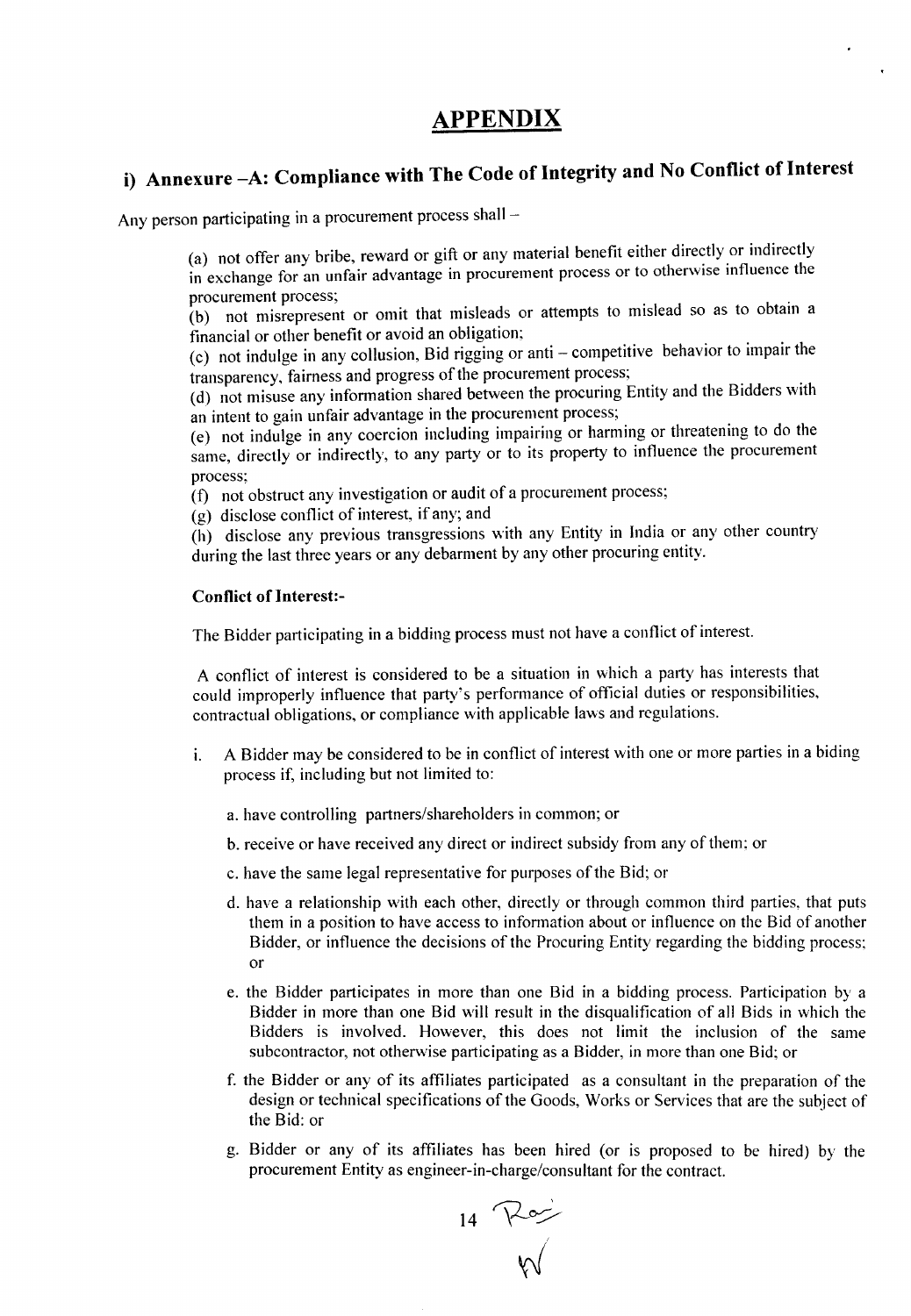### **ii) Annexure** -B: **Declaration by the Bidder regarding Qualifications**

### **Declaration by the Bidder**

In relation to my/our Bid submitted to for for an example of Procurement of in response to their Notice Inviting Bids No Dated I1we hereby declare under Section 7 of Rajasthan Transparency in Public Procurement Act, 2012 that:

- I. *I1we* possess the necessary professional, technical, financial and managerial resources and competence required by the Bidding Document issued by the Procuring Entity;
- 2. I/we have fulfilled my/our obligation to pay such of the taxes payable to the union and the State Government or any local authority as specified in the Bidding Document;
- 3. I/we are not insolvent, in receivership, bankrupt or being wound up, not have my/our affairs administered by a court or a judicial officer, not have my/our business activities suspended and not the subject of the legal proceedings for any of the foregoing reasons;
- 4. I/we do not have, and our directors and officers not have, been convicted of any criminal offence related to my/our professional conduct or the making of false statements or misrepresentations as to my/our qualifications to enter into procurement contract within a period of three years preceding the commencement of this procurement process, or not have been otherwise disqualified pursuant to debarment proceedings:
- 5. I/we do not have a conflict of interest as specified in the *Act,* Rules and the Bidding Document, which materially affects fair competition:

Date: Signature of bidder

Place Name: Name: Name: Name: Name: Name: Name: Name: Name: Name: Name: Name: Name: Name: Name: Name: Name: Name: Name: Name: Name: Name: Name: Name: Name: Name: Name: Name: Name: Name: Name: Name: Name: Name: Name: Name:

Designation:

Address:

 $R_{\alpha}$   $\gamma$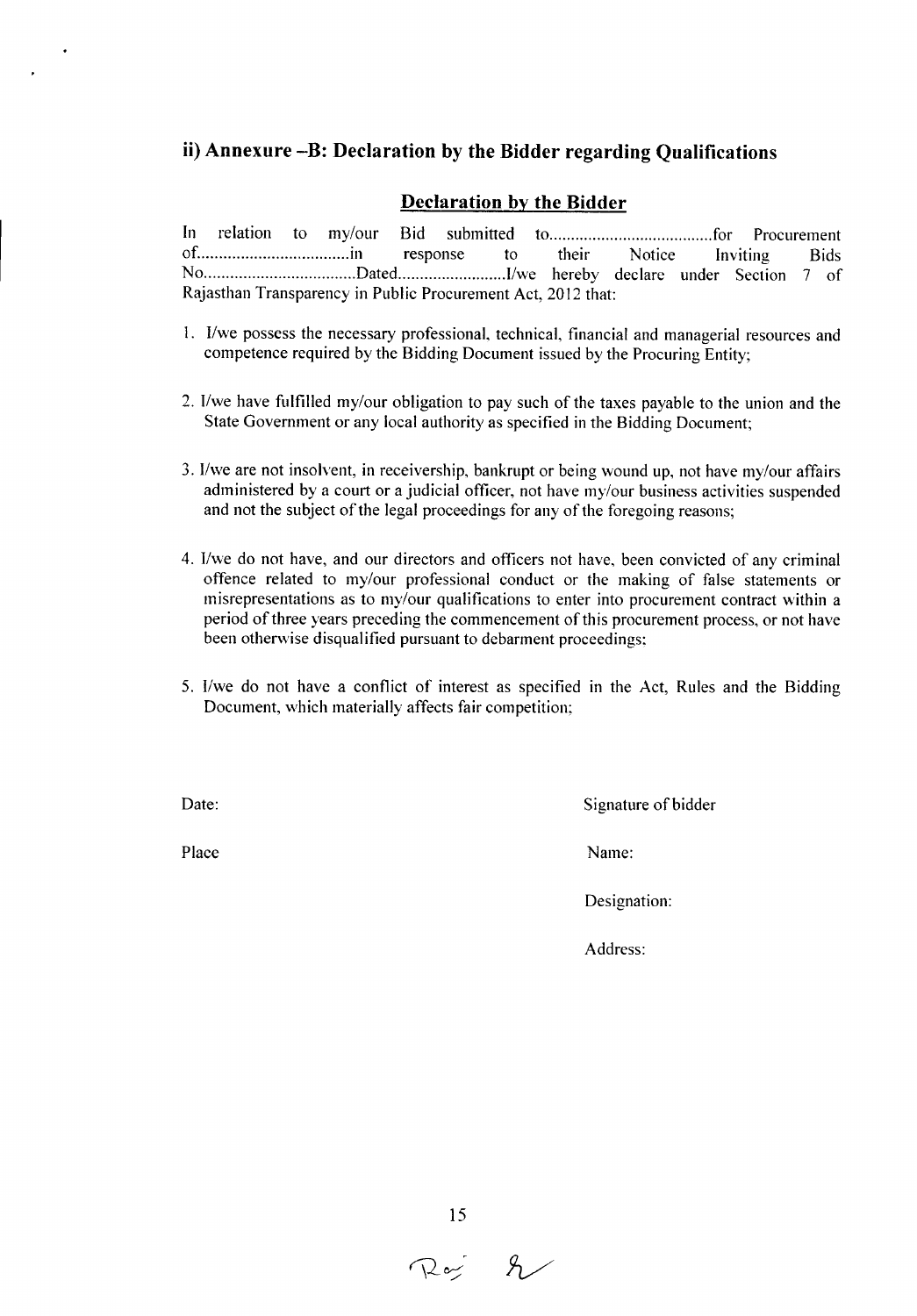### iii) Annexure -C: Grievance Redressal during Procurement process

The designation and addresses of the First Appellate Authority is the Secretary (Admn.),

RVPN, Jaipur

The designation and addresses of the Second Appellate Authority is the Energy Department,

GoR.

### (1) Filling an Appeal

If any Bidder or prospective bidder is aggrieved that any decision, action or omission of the Procuring entity is in contravention to the provisions of the Act or the Rules or the Guidelines issued there under, he may file an appeal to First Appellate Authority, as specified in the Bidding Document within a period of ten days from the date of such decision or action, omission, as the case may be, clearly giving the specific ground or grounds on which he feels aggrieved:

Provide that after the declaration of a Bidder as successful the appeal may be filed only by a Bidder who has participated in procurement proceedings:

Provided further that in case a Procuring Entity evaluates the Technical Bids before the opening of the Financial Bids, an appeal related to the matter of financial Bids may be filed only by a Bidder whose Technical Bid is found to be acceptable.

- (2) The officer to whom an appeal is filled under para (l) shall deal with the appeal as expeditiously as possible and shall endeavor to dispose it of within thirty days from the date of appeal.
- (3) If the officer designated under para (I) fails to dispose of the appeal filed within the period specified in para (2), or if the Bidder or prospective bidder or the procuring Entity is aggrieved by the order passed by the First Appellate Authority, the Bidder or prospective bidder or procuring Entity, as the case may be, may file a second appeal to Second Appellate Authority specified in the Biding Document in this behalf within fifteen days from the expiry of the period specified in para (2) or of the date of receipt of the order passed by the First Appellate Authority, as the case may be.

### (4) Appeal not to lie in certain cases

No appeal shall lie against any decision of the Procuring Entity relating to the following matters, namely:-

(a) determination of need of procurement

- (b) provisions limiting participation of Bidders in the Bid process:
- (c) the decision of whether or not to enter into negotiations;
- (d) cancellation of procurement process:
- (e) applicability of the provisions of confidentiality.

### (5) Form of Appeal

- (a) An appeal under para (1) or (3) above shall be in the annexed form along with as many copies as there are respondents in the appeal.
- (b) Every appeal shall be accompanied by an order appealed against, if any, affidavit verifying the facts stated in the appeal and proof of payment of fee.

16 *R-.~* J<br>J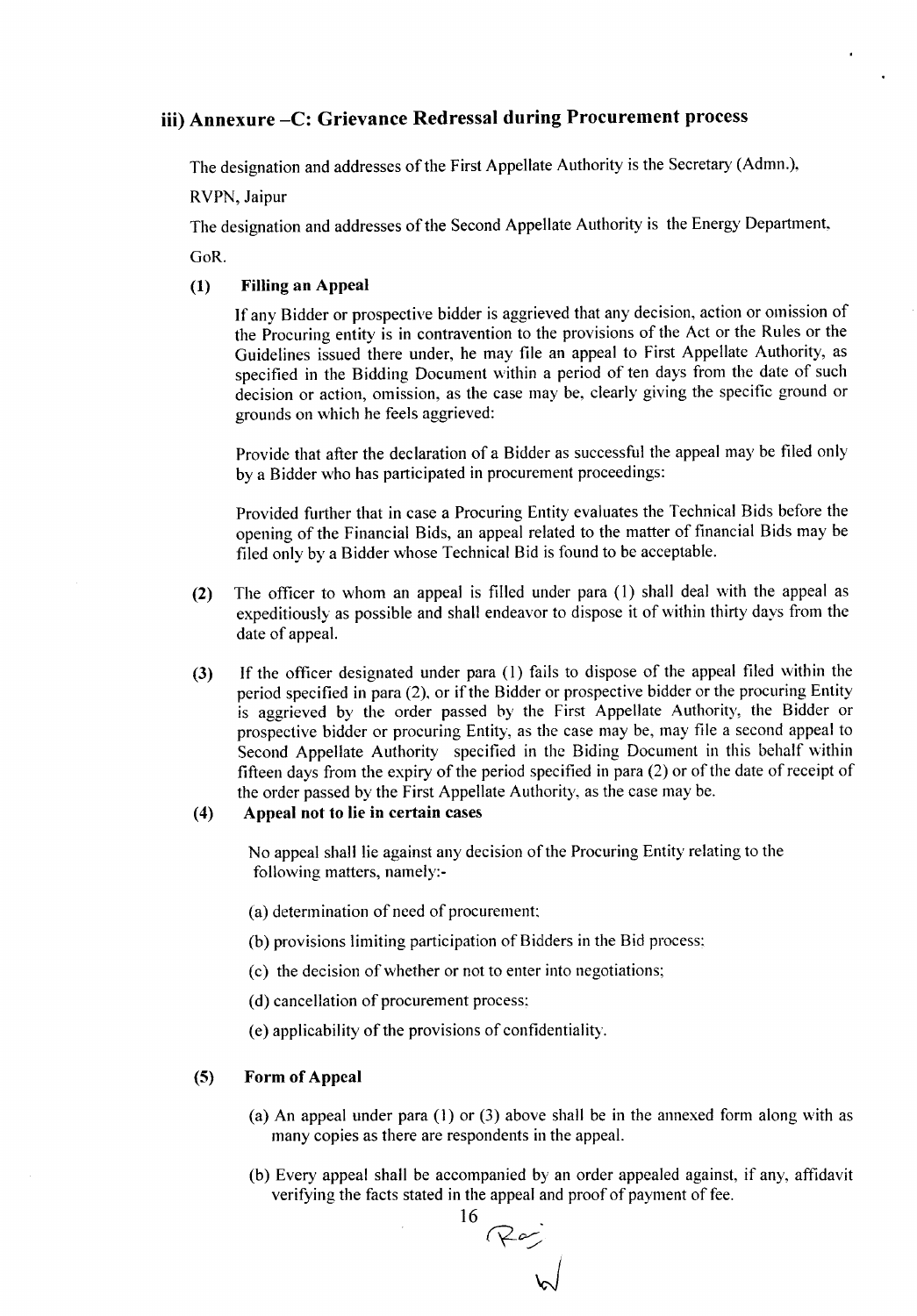(c) Every appeal may be presented to First Appellate Authority or Second Appellate Authority, as the case may be, in person or through registered post or authorized representative.

### (6) Fee of filing Appeal

- (a) Fee of first appeal shall be rupees two thousand five hundred and for second appeal shall be rupees ten thousand, which shall be non-refundable.
- (b) The fee shall be paid in the form of bank demand draft or banker's cheque of the Scheduled Bank in India payable in the name of Appellate Authority concerned.

### (7) Procedure for disposal of Appeal

- (a) The First Appellate Authority or Second Appellate Authority, as the case may be, upon filing of appeal, shall issue notice accompanied by copy of appeal, affidavit and documents, if any, to the respondents and fix date of hearing.
- (b) On the date fixed for hearing, the First Appellate Authority or Second Appellate Authority, as the case may be, shall-
	- (i) Hear all the parties to appeal present before him; and
	- (ii) Peruse or inspect documents. relevant records or copies thereof relating to the matter.
- (c) After hearing the parties, perusal or inspection of documents and relevant records or copies thereof relating to the matter, the Appellate Authority concerned shall pass an order in writing and provide the copy of order to the parties to appeal free of cost.
- (d) The order passed under sub-clause(c) above shall also be placed on the State Public Procurement Portal.



 $17$ <br>Roj  $4/$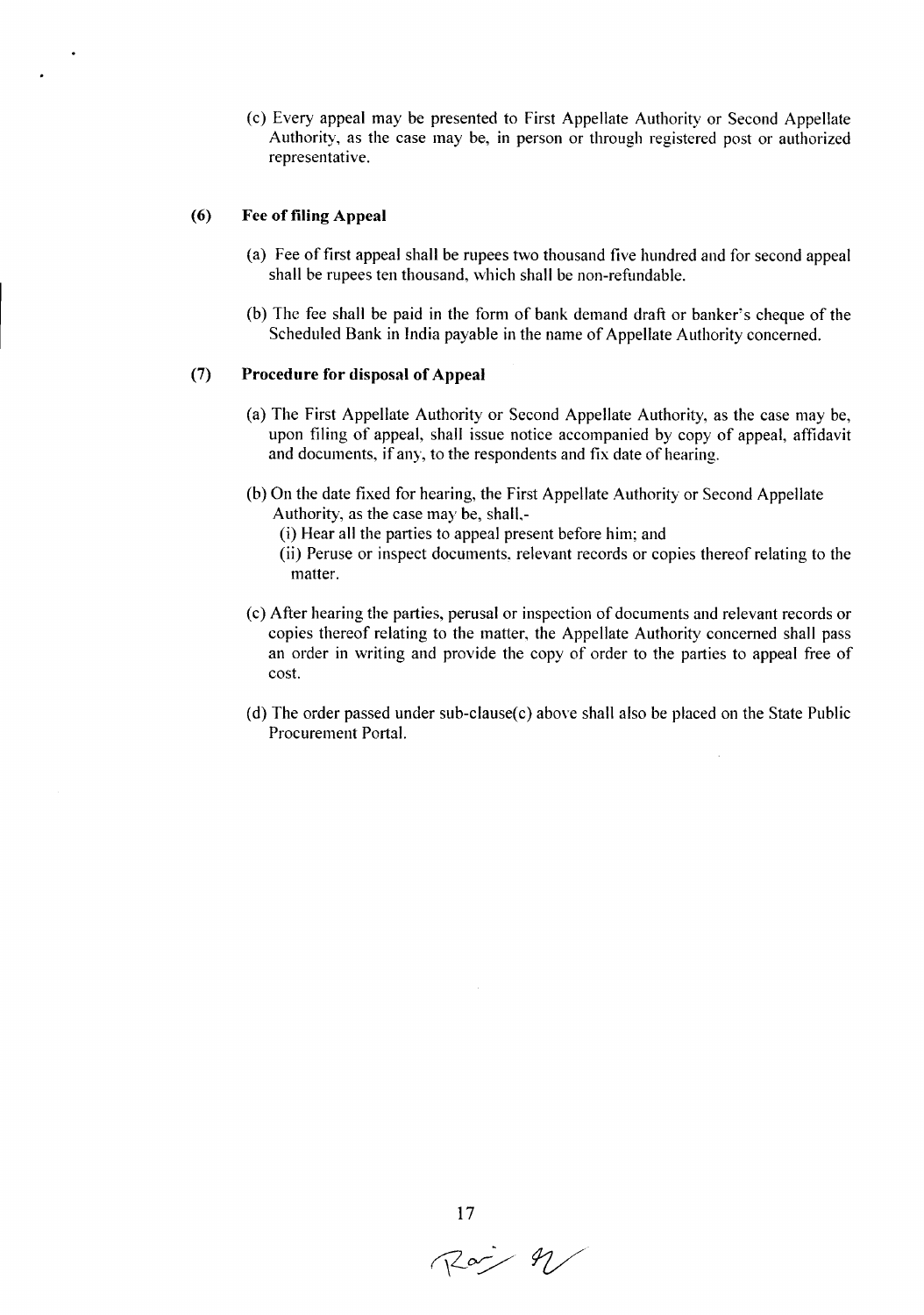### **Memorandum of Appeal under the Rajasthan Transparency in Public Procurement Act, 2012**

Appeal No of .

Before the (FirstiSecond Appellate Authority)

i.ABid

- 1. Particulars of appellant:
	- (i) Name of the appellant:
	- (ii) Official address, if any:
	- (iii) Residential address:

2. Name and address of the respondent(s):

- (i)
- (ii)
- (iii)
- 3. Number and date of the order appealed against and name and designation of the officer/authority who passed the order (enclosed copy), or a statement of a decision, action or omission of the Procuring Entity in contravention to the provisions of the Act by which the appellant is aggrieved:
- 4. Tfthe Appellant propose to be represented by a representative, the name and postal address of the representative:
- 5. Number of affidavits and documents enclosed with the appeal:
- 6. Grounds of appeal: . (Supported by an affidavit)
- 7. Prayer: .

Place .

Date .

Appellant's Signature

 $\begin{picture}(120,17)(-10,17)(-10,17)(-10,17)(-10,17)(-10,17)(-10,17)(-10,17)(-10,17)(-10,17)(-10,17)(-10,17)(-10,17)(-10,17)(-10,17)(-10,17)(-10,17)(-10,17)(-10,17)(-10,17)(-10,17)(-10,17)(-10,17)(-10,17)(-10,17)(-10,17)(-10,17)(-10,17)(-10,17)(-10,17)(-10,1$